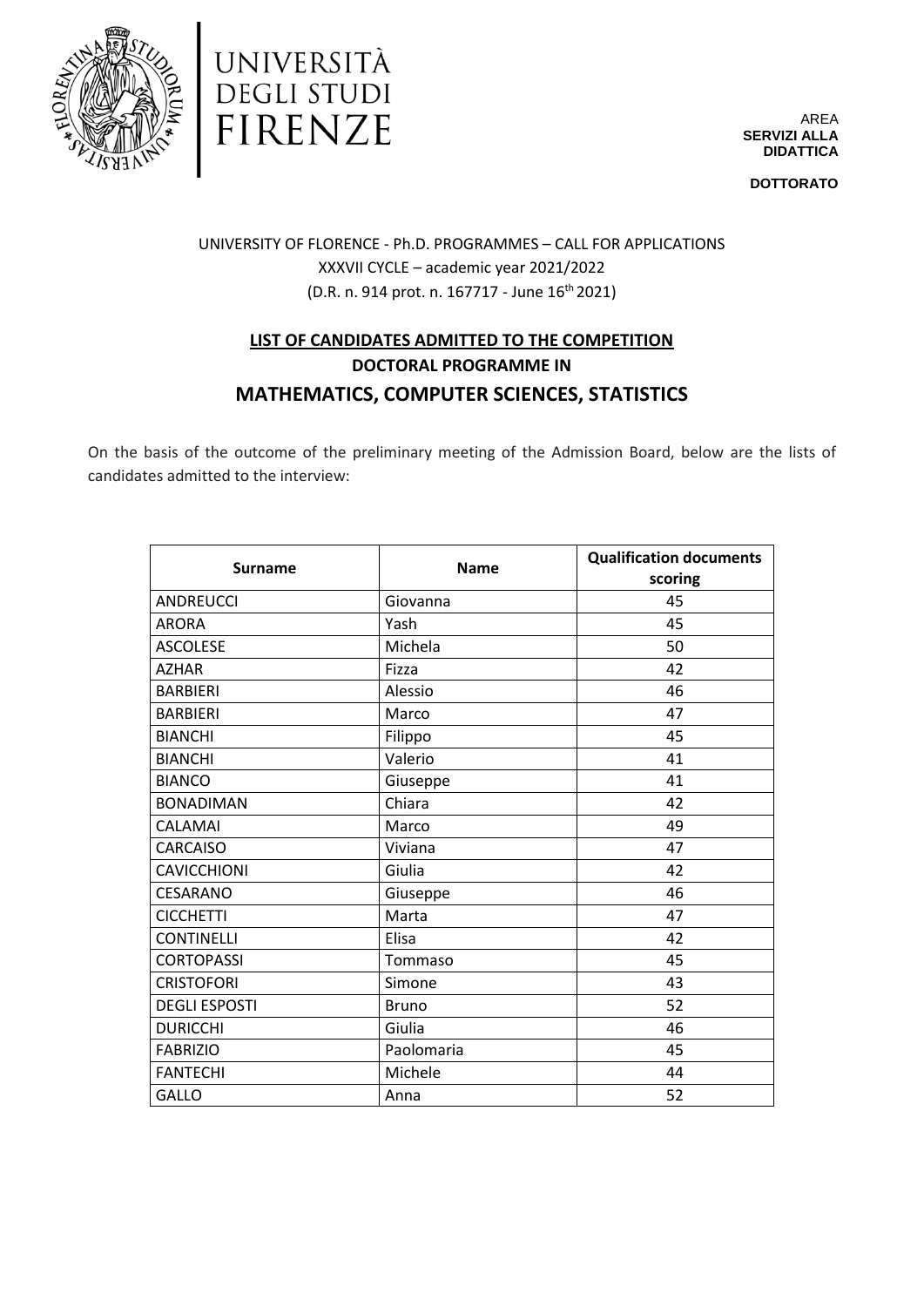| <b>GHERARDINI</b> | Luca          | 42 |
|-------------------|---------------|----|
| <b>GHIANDONI</b>  | Francesco     | 49 |
| <b>GIOVINETTO</b> | Antonio       | 48 |
| <b>KANWAL</b>     | Arusa         | 41 |
| LIMONCELLA        | Giorgio       | 41 |
| <b>MAGHERINI</b>  | Lorenzo       | 42 |
| <b>MARCHESINI</b> | Nicolò        | 50 |
| <b>MARCHIONNA</b> | <b>Bianca</b> | 47 |
| <b>MARIOTTI</b>   | Francesco     | 52 |
| <b>MELLONI</b>    | Daniele       | 51 |
| <b>PANERO</b>     | Federico      | 48 |
| <b>PETRILLO</b>   | Giacomo       | 49 |
| <b>PIERONI</b>    | Federico      | 44 |
| POLI              | Giovanni      | 54 |
| <b>PUTIGNANO</b>  | Lorenzo       | 45 |
| <b>RINETTI</b>    | Marco         | 47 |
| <b>ROCCI</b>      | Serena        | 40 |
| <b>RONCALLO</b>   | Simone        | 48 |
| SAMMARCO          | Elena         | 45 |
| <b>SANTINI</b>    | Lorenzo       | 44 |
| <b>SERAFINI</b>   | Giada         | 50 |
| <b>TRAVAGLINI</b> | Arianna       | 49 |
| <b>VANNI</b>      | Ismaele       | 41 |
| <b>VATTAIONI</b>  | Edoardo       | 42 |
| <b>VENTURA</b>    | Matteo        | 47 |
| <b>VERGANI</b>    | Marco         | 46 |
| <b>VIVI</b>       | Andrea        | 40 |

### **RANKING LIST**

Department of Statistics, Computer Science, Applications "G. Parenti" Progetto Ministeriale "Dipartimenti di Eccellenza 2018-2022" "Data Science & Statistical learning"

| <b>Surname</b>  | <b>Name</b> | <b>Qualification documents</b><br>scoring |
|-----------------|-------------|-------------------------------------------|
| <b>FABRIZIO</b> | Paolomaria  | 44                                        |
| <b>GALLO</b>    | Anna        | 43                                        |
| <b>MELLONI</b>  | Daniele     | 46                                        |
| <b>PANERO</b>   | Federico    | 48                                        |
| <b>PETRILLO</b> | Giacomo     | 49                                        |
| <b>POLI</b>     | Giovanni    | 54                                        |
| <b>RAHMAN</b>   | Md Hbibur   | 45                                        |